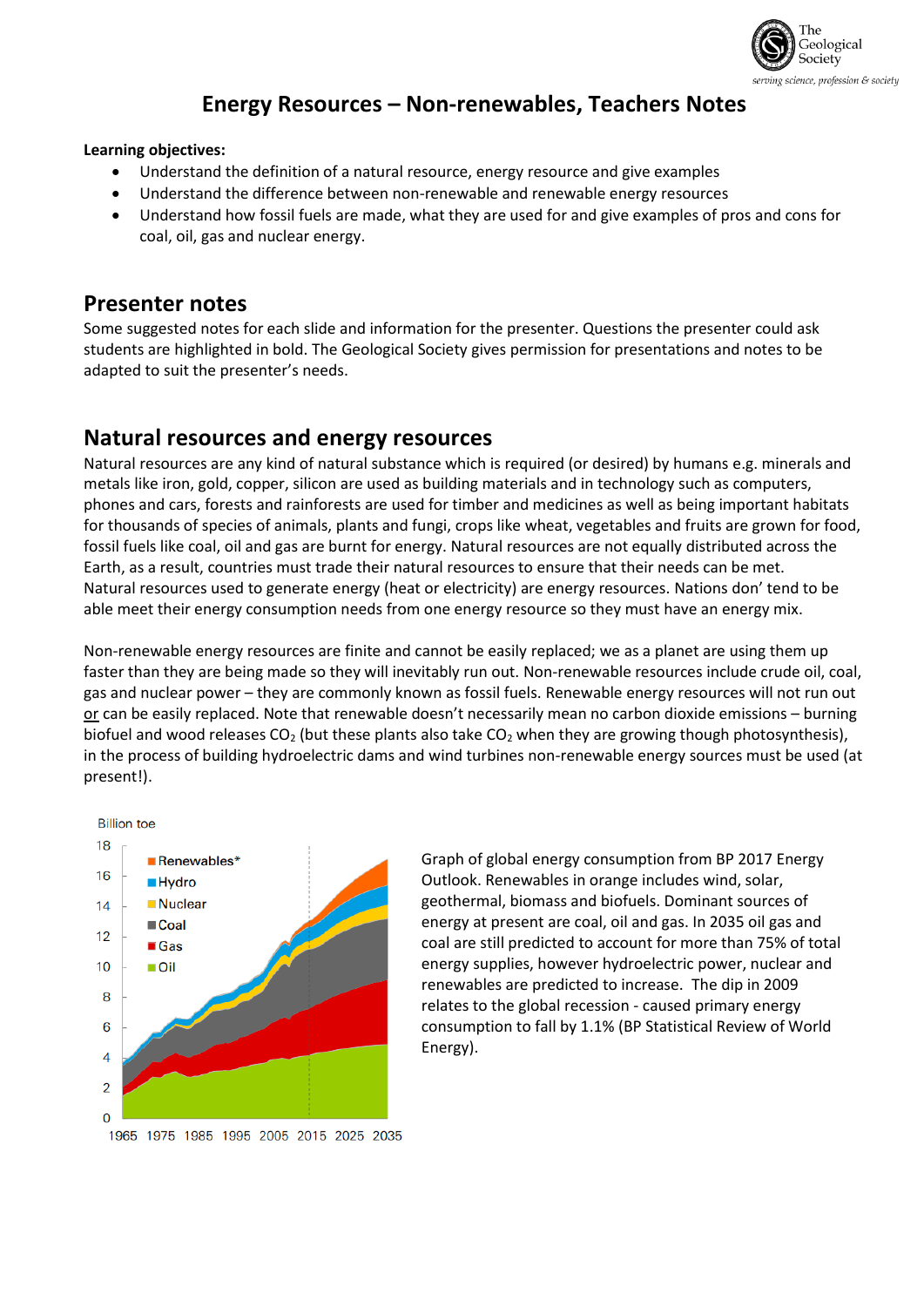

# **Oil and gas**

Crude oil and natural gas are hydrocarbons formed from organic matter – largely phytoplankton (plant plankton) and zooplankton (animal plankton).

How do oil and gas form? Microorganisms sink to the bottom of the ocean and are gradually covered in layers of sediment creating layers of organic rich sediment. Environments with high primary production, low hydrodynamics (stagnant water), stratified water column (no mixing between layers of the water column), poor benthic (sea floor) fauna, and anoxic (low oxygen) conditions prevailing at the bottom, are the best prospects for the development organic rich source rocks as these conditions prevent the organic matter from decomposing quickly. As the organic material is buried deeper and deeper (can be >5km burial) over thousands and millions of years the heat and pressure rises and the organic matter in the sediment is turned into petroleum (oil and gas). Temperature and burial depth determine whether oil, gas or other hydrocarbons are produced.

After oil and natural gas has formed, it is less dense than the surrounding rock so migrates upwards through tiny pores and fractures in the surrounding rock. Some oil and natural gas manages to get all way to the surface and escapes through vents into the atmosphere e.g. La Brae tarpits in California. Other oil and natural gas get trapped in reservoirs under impermeable layers of rock – known as seals or cap rocks. These trapped deposits are then drilled (after extensive exploration and testing) to release the oil and gas e.g. in the North Sea oil fields. Natural gas can be also extracted using hydraulic fracking. This process uses high-pressure water to split apart the rocks underground, releasing the natural gas that is trapped in rock formations.



Oil and gas can be burnt to produce electricity, to do this oil/ gas is burned in power plants to heat water and produce steam. This kinetic energy of the steam then propels the blades of a turbine (mechanical energy). The turbine is attached to a generator and when it spins it produces electricity. Oil is also used directly as fuel in cars, planes, buses and trains but it must be first be refined in an oil refinery by fractional distillation.

**Fractional distillation** - because they have different boiling points, the substances in crude oil can be separated using fractional distillation. Crude oil is evaporated and hydrocarbons condense at different temperatures in the fractionating column. Each fraction contains hydrocarbon molecules with a similar number of carbon atoms. Larger molecules have higher boiling points and do not ignite as easily so they condense low in the fractionation column e.g. bitumen used in roads and fuel oil for ships. The smaller molecules have lower boiling points so condense high up in the fractionation column; these hydrocarbons such as bottled gas and gasoline ignite more easily which means they make better fuels.

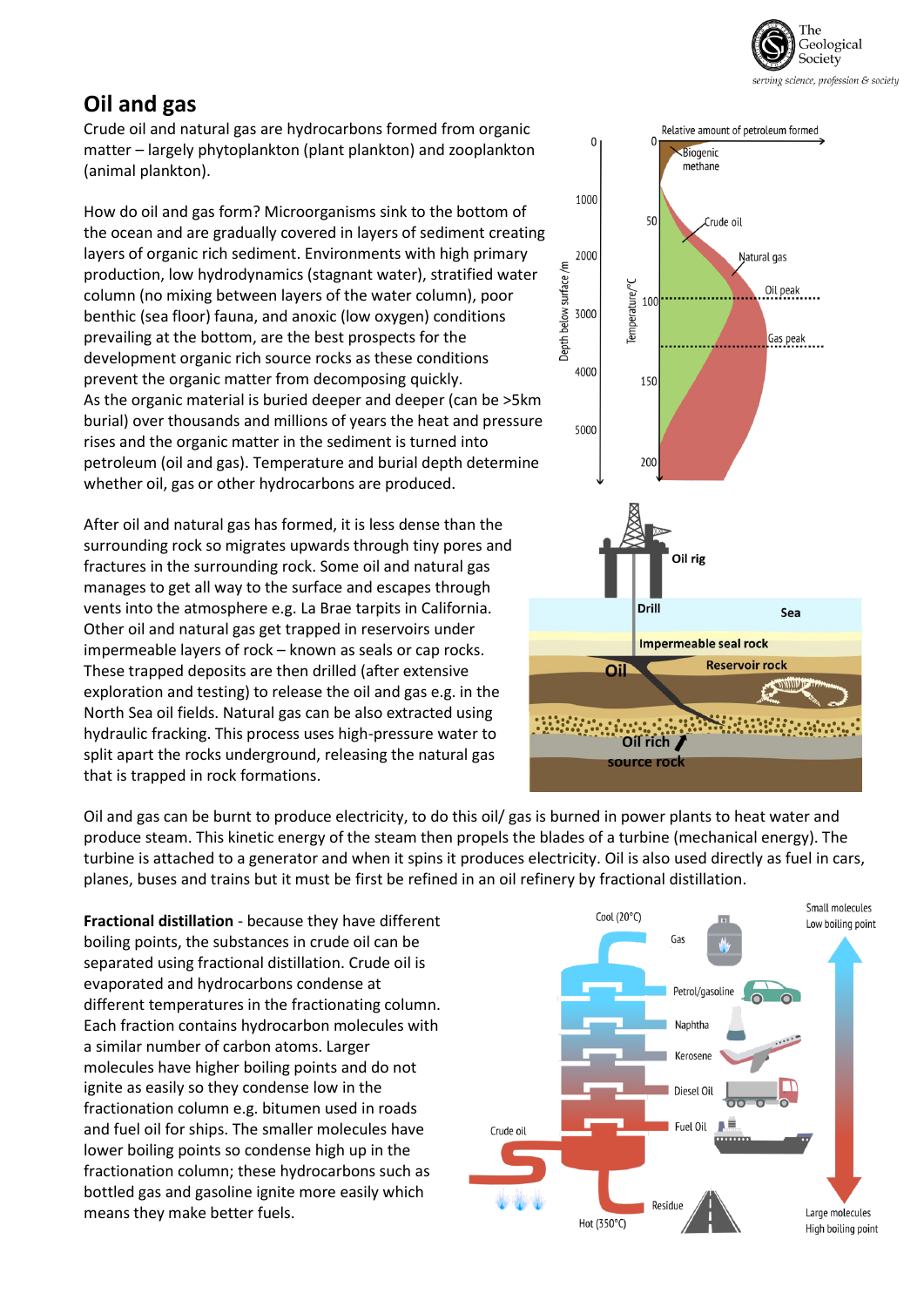

Natural gas is mostly made from methane and can be used for heating and cooking as well as generating electricity. Natural gas can be condensed into a liquid - liquid natural gas (LNG) which is much cleaner than any other fossil fuel and takes up less space so can be it transported and stored easily.

Oil and natural gas are relatively inexpensive to extract.

Relatively reliable and dependable sources of energy Prices can fluctuate substantially Provide jobs and income money for the local community e.g. Aberdeen.

Natural gas is a much cleaner fossil fuel than coal Geopolitical issues

## **Pros Cons**

Release carbon dioxide gas into the atmosphere and contributes to global warming Oil spills are environmental disasters; oil penetrates bird feathers and mammal fur reducing insulation, buoyancy and flight ability.

# **Coal**

Most of the coal we have on Earth today was formed during Carboniferous period 360 – 299 million years ago when much of the Earth including the UK was covered in tropical swamps. As swamp plants died their remains sank to the bottom of the swampy areas, making layers and layers of squashed plant material. Upon burial the thick layers of plant material eventually turned into a brown spongey material called peat. Peat is the lowest rank of coal but it is an important fuel in places like Ireland, Scotland and Finland. Over millions of years and with changing environments layers of mud and silt build up on top of the peat bury it further. As the peat is buried deeper and deeper over millions of years, heat and pressure acting upon it turn it into coal.

The hotter the temperature, the deeper the coal is buried, and the longer the amount of time the coal is buried, the better (more efficient) coal you get – lignite, brown coal is the first type of coal (peat isn't technically coal) it has a low carbon content and a high moisture and volatiles content which means it doesn't burn very efficiently. Anthracite is the most efficient coal it has a high carbon content, very low moisture and volatiles content and burns with a short pale blue flame (complete combustion). Most of the coal we use is bituminous coal in between lignite and anthracite in terms of carbon and moisture content. Coal is still being produced today in swampy tropical regions but because it takes millions of years to form and very specific environmental conditions (needs a slowly subsiding basin to accommodate the thick layers of plant material) it is not a renewable resource.

Coal is very abundant across the Earth over 70 countries have coal reserves

Coal powered the UKs industrial revolution.

### **Pros Cons**

Releases more  $CO<sub>2</sub>$  than oil and gas - is the one of the worst contributors to global warming. Relatively cheap to extract Releases sulphur dioxide and nitrogen dioxide into the atmosphere which contributes to acid rain. Coal mining is harmful to the environment and to workers; coal miners are exposed to toxic dust and face the dangers of cave-ins and explosions at work.

## **Nuclear power**

The main nuclear fuels are uranium and plutonium these are radioactive chemical elements naturally occurring in rocks. Nuclear fuels are not burnt to release energy, they are involved in nuclear reactions where atoms are split to release large amounts of energy as heat in a chain reaction (nuclear fission). The rest of the process of generating electricity is then the same as in coal, oil and gas, the heat energy released by the nuclear reactions causes the reactor vessel to heat to about 300°C. This heat is used to boil water generating steam that spins turbines ad drives generators to produce electricity.

In the late 1990s, nuclear power plants contributed around 25% of total annual electricity generation in the UK, but this has gradually declined as old plants have been shut down. The UK currently has 7 nuclear plants with 15 operational nuclear reactors generating about 21% of total energy demand (2016 figure from Department for Business, Energy & Industrial Strategy). Half of this capacity is to be retired by 2025 so there are further sites in planning or in construction including Hinkley Point C in Somerset, currently Europe's largest building site. At present, the estimated total bill for Hinkley Point C is £20.3bn, more than twice the London Olympics.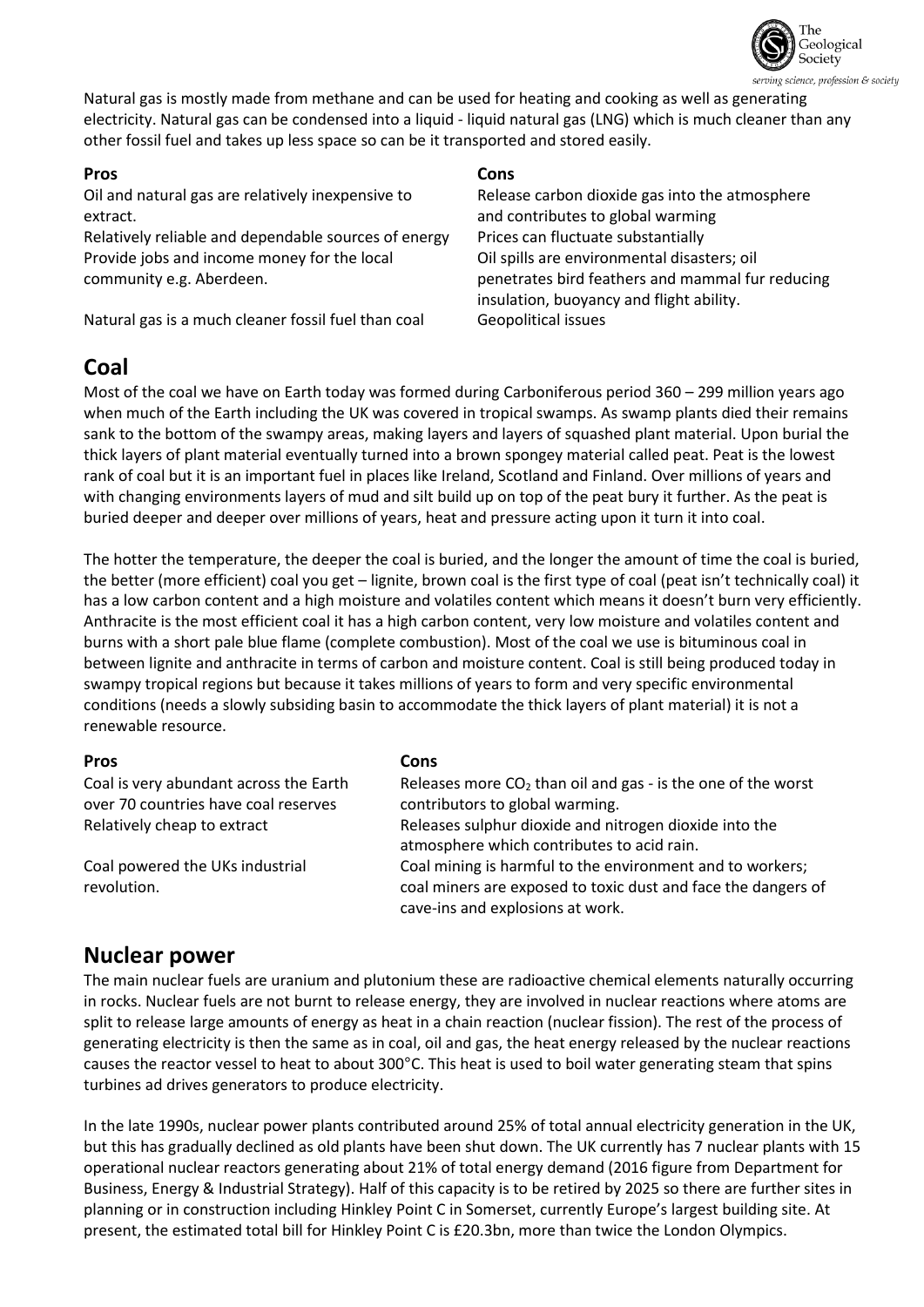

The Scottish Government, with the backing of the Scottish Parliament, has stated that no new nuclear power stations will be constructed in Scotland.

Do not release greenhouse gases during electricity generation Very efficient, a tiny amount of nuclear fuel produces a lot of energy

## **Pros Cons**

Carbon dioxide emissions associated with nuclear power stations arise during construction and fuel processing, Radioactive waste - must be removed and disposed of from power plants it has to be sealed in containers and buried for thousands of years until it is no longer radioactive. Reliable fuel Nuclear accidents can occur releasing harmful radiation into the environment when e.g. the Fukushima Daachi nuclear plant melt down in 2011 as a result of the Tohoku tsunami. Lot of money has to be spent on safety so it is expensive.

## **Unconventional fossil fuels - tar sands and methane hydrates**

Tar sands are sands or sometimes sandstones made from a combination of clay, sand, water and bitumen, a heavy black viscous oil. Bitumen can form in many ways but it is usually formed when lighter oil is degraded by bacteria. Bitumen is too thick and sticky to be pumped like oil and gas so tar sands have to be mined. Once extracted, the bitumen can be refined into oil. The largest deposits of tar sands are found in Alberta, Canada and thought to contain about 1.7 trillion barrels of bitumen.

## **Pros Cons**

We only have a finite amount of oil reserves left to use, tar sands represent a vast reserve of oil.

Tar sands have provided a massive economic growth in Alberta, generating huge profits and providing thousands of jobs.

Oil production from tar sands uses large amounts of land (for open-pit mining), water, and energy, when compared to other oil resources.

Carbon dioxide emissions are on average 15% higher when extracting bitumen from tar sands compared with standard crude oil extraction.

Open-pit mining also produces a lot of waste (leftover sand, clays, and contaminants contained within the tar sands) that may pose a risk to nearby water supplies. The Athabasca Delta, where the Canadian tar sands are located, is a breeding ground for hundreds of species of birds.

Methane hydrate is a cage-like lattice of ice inside of which are trapped molecules of methane. If methane hydrate is either warmed or depressurized, it will revert back to water and natural gas. Originally they were thought to occur only in the outer regions of the Solar System, where temperatures are low and water ice is common, but significant deposits of methane hydrate have been found under the Arctic permafrost and beneath the ocean floor. They form either from biological matter or from heat processes deep within the Earth.

Methane hydrates represent an untapped reserve of fossils fuels which could provide the world with greater energy security.

Countries including India, Japan and the US are currently developing mining techniques in order to be able to use methane hydrates as a source of energy in the future.

### **Pros Cons**

 $CH<sub>4</sub>$  is 20 times more potent than  $CO<sub>2</sub>$  which means that is has a much greater warming effect on the atmosphere.

As methane hydrates are temperature sensitive global warming may liberate methane hydrates from the Arctic permafrost and sea floor sediments.

Previous climate warming events in geological history – e.g. the Paleocene-Eocene Thermal Maximum ~55 million years ago have been linked with the release of methane hydrates.